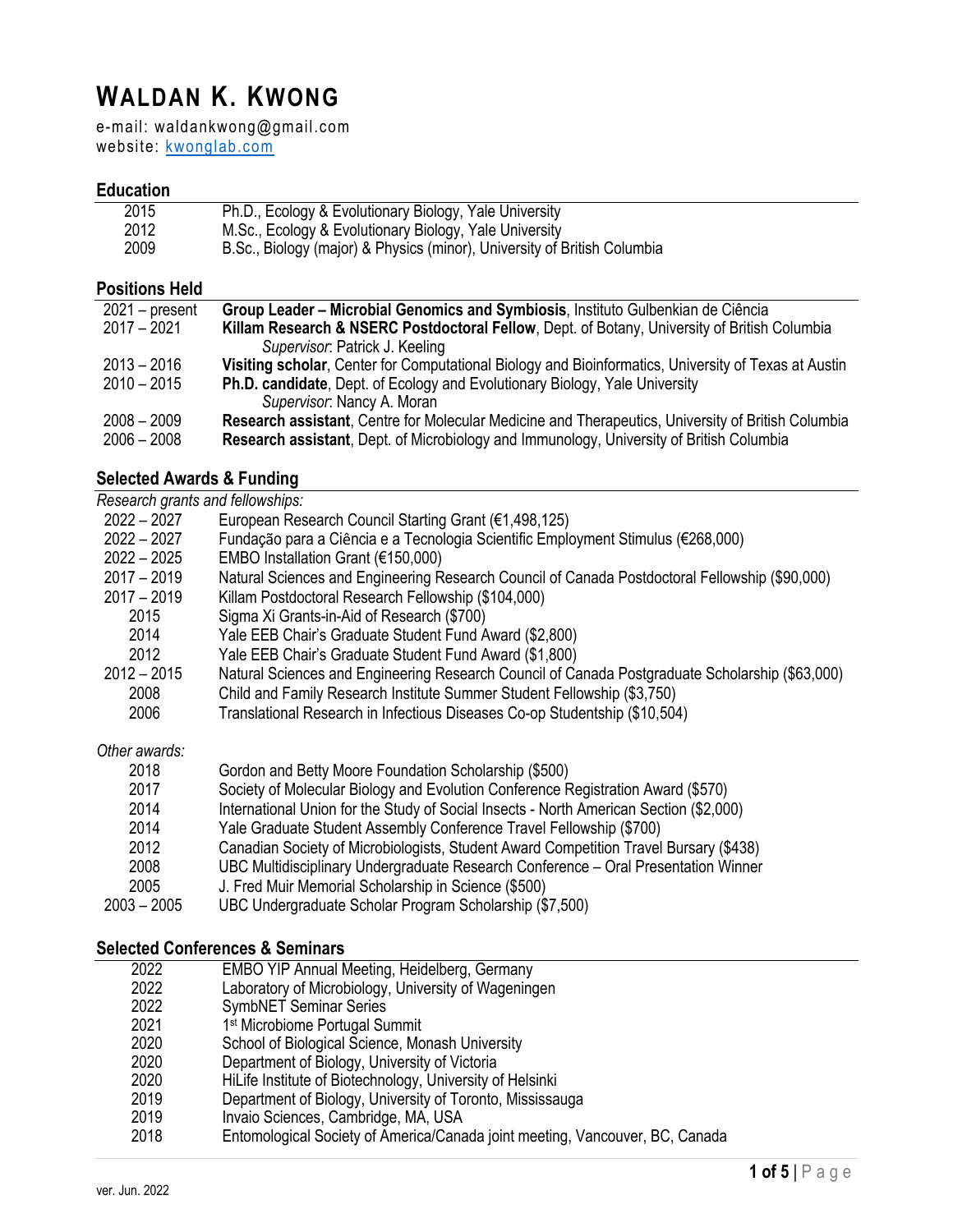| Meeting of the International Society of Protistologists, Vancouver, BC, Canada                   |
|--------------------------------------------------------------------------------------------------|
| Michigan Beekeepers Association meeting, Lansing, MI, USA                                        |
| Department of Microbiology and Immunology, University of British Columbia                        |
| Society of Molecular Biology and Evolution meeting, Austin, TX, USA                              |
| Biodiversity Internal Seminar Series, University of British Columbia                             |
| XXV International Congress of Entomology, Orlando, FL, USA                                       |
| Society for the Study of Evolution/American Society of Naturalists, Austin, TX, USA              |
| 15 <sup>th</sup> International Symposium on Microbial Ecology, Seoul, South Korea                |
| International Union for the Study of Social Insects 17 <sup>th</sup> Congress, Cairns, Australia |
| Keystone Symposium: Invertebrate-Microbe Interactions, Tahoe City, CA, USA                       |
| Society of Molecular Biology and Evolution meeting, Chicago, IL, USA                             |
| 2 <sup>nd</sup> Annual Connecticut Symbiosis Symposium, University of Connecticut - Storrs       |
| 14 <sup>th</sup> International Symposium on Microbial Ecology, Copenhagen, Denmark               |
|                                                                                                  |

### **Invention Disclosures & Patents**

| 2022 | Moran NA, Leonard S, Kwong WK, Powell EJ. Bee gut microbial formulation for use as a probiotic for |
|------|----------------------------------------------------------------------------------------------------|
|      | improved bee health and pathogen resistance. US Patent App. 17/431,813.                            |

#### **Teaching & Supervision**

*Graduate students supervised:*

|  |  |  |  | 2022 – present 1 PhD student, 1 PhD student (committee); Instituto Gulbenkian de Ciência |
|--|--|--|--|------------------------------------------------------------------------------------------|
|--|--|--|--|------------------------------------------------------------------------------------------|

## *Undergraduates supervised:*

| $2017 - 2021$ | 3 students, University of British Columbia (UBC SURE and NSERC Fellowship recipients) |
|---------------|---------------------------------------------------------------------------------------|
| $2013 - 2016$ | 4 students, University of Texas at Austin (incl. 2 UT Research Fellowship recipients) |
| 2012          | l student, Yale University                                                            |
|               |                                                                                       |

#### *Teaching:*

| 2019          | Guest lecturer, Evolutionary Cell Biology, University of British Columbia                           |
|---------------|-----------------------------------------------------------------------------------------------------|
| 2015          | Guest lecturer, Entomology, University of Texas at Austin                                           |
| 2013          | Teaching assistant, Lab for Principles of Evolution, Ecology & Behavior (EEB 223L), Yale University |
| 2012          | Teaching assistant, Evolutionary Biology (EEB 225), Yale University                                 |
| 2012          | Guest lecturer, General Biology, Common Ground High School, New Haven, CT, USA                      |
| 2011          | Teaching assistant, Diversity of Life (EEB 160), Yale University                                    |
| 2011          | Teaching assistant, Principles of Ecology, Evolution, and Behavior (EEB 122), Yale University       |
| $2003 - 2010$ | Private tutor, for undergraduate and high school level math and science courses.                    |
|               |                                                                                                     |

## **Service, Outreach, & Other Activities**

| Field work:                  |                                                                                       |
|------------------------------|---------------------------------------------------------------------------------------|
| $2018 - 2021$                | Curaçao                                                                               |
| 2014                         | Australia, Malaysia, Singapore, Hong Kong, South Korea                                |
| Visitors hosted:             |                                                                                       |
| $2022 - present$             | 2 long term (>1 yr), 1 short term; Instituto Gulbenkian de Ciência                    |
| Selected service & outreach: |                                                                                       |
| 2018, 2020                   | Bee Master Course, Province of British Columbia (Invited lecturer)                    |
| 2018                         | Microbiome Network Symposium, University of British Columbia (Organizing committee)   |
| 2013                         | Connecticut Beekeepers Association meeting, Windsor, CT, USA (Invited speaker)        |
| $2011 - 2013$                | Yale EEB Graduate Student & Post-doc Colloquium (Organizing committee)                |
| 2012                         | Careers in Scientific Research - Yale College Junior Class Council (Invited panelist) |
|                              |                                                                                       |

*Reviewer for journals:* The American Naturalist

| Animal Microbiome |
|-------------------|
|                   |

Apidologie Applied and Environmental Microbiology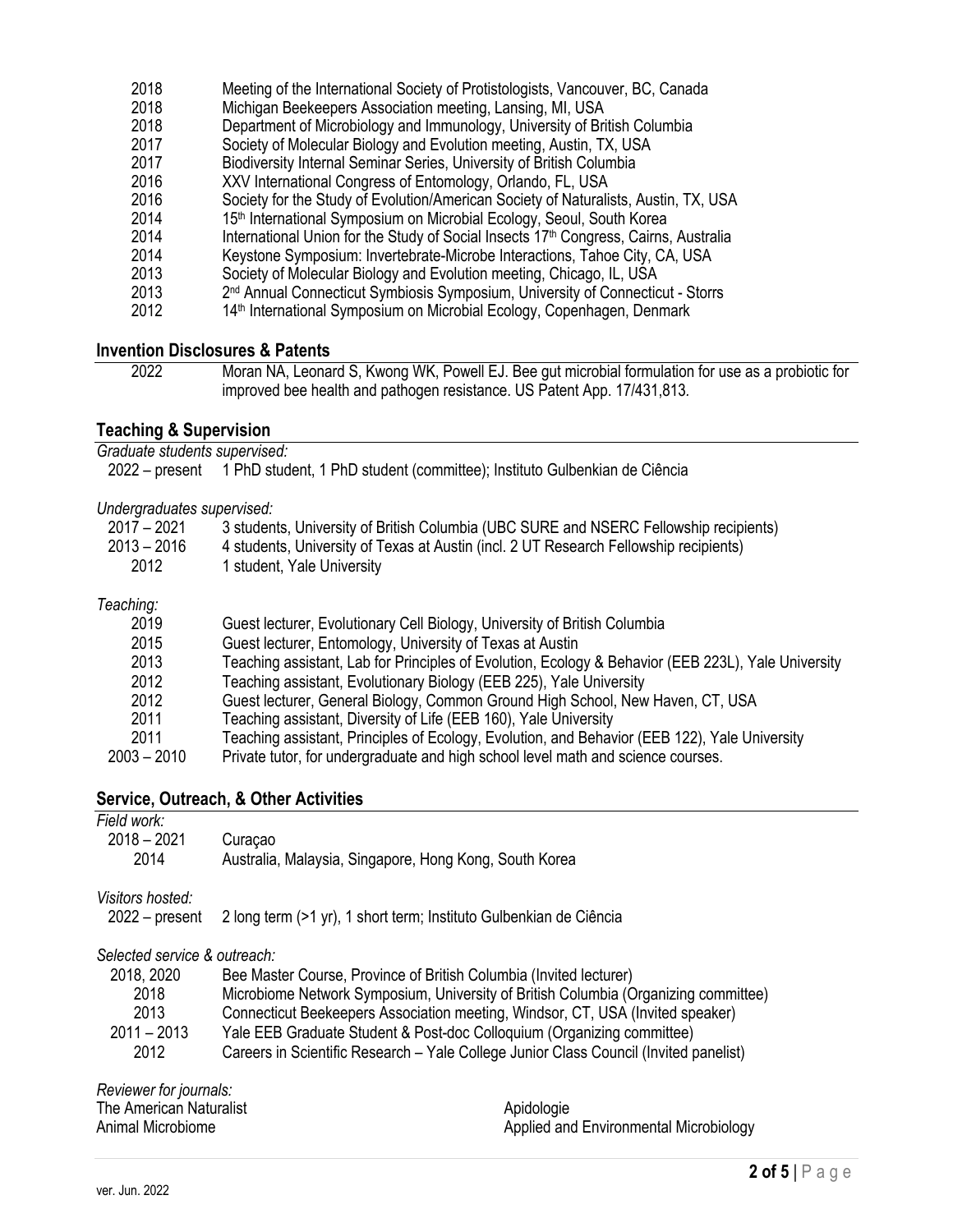Biofilms and Microbiomes Biology Letters BMC Evolutionary Biology BMC Microbiology Current Biology Ecology Letters eLife Environmental Entomology Environmental Microbiology FEMS Microbial Ecology Frontiers in Microbiology Genome Biology and Evolution Insect Science **Insects** Int. Journal of Systematic and Evolutionary Microbiology The ISME Journal Journal of Apicultural Research

Journal of Invertebrate Pathology mBio Microbiome Molecular Ecology Nature Communications Nature Ecology and Evolution **Nutrients** Parasitology PeerJ PLoS Biology PLoS ONE PLoS Pathogens Philippine Journal of Science Proceedings of the National Academy of Sciences USA Scientific Reports Symbiosis Trends in Microbiology

*Reviewer for funding agencies:* Eva Crane Trust National Science Centre Poland U.S. National Science Foundation

#### *Media interviews:*

American Bee Journal, BioTechniques, Daily Texan, Nature, Nature Reviews Microbiology, La Recherche, Live Science, Science in the City, The Scientist, UBC Science News, Ubyssey

## **Publications**

**\*** equal contribution; † alphabetical authorship; ‡ student mentee

- 32. George EE, Tashyreva D, Kwong WK, Okamoto N, Horák A, Husnik F, Lukeš J, Keeling PJ. 2022. **Gene transfer agents in bacterial endosymbionts of microbial eukaryotes**. In revision.
- 31. Keeling PJ, Mathur V, Kwong WK. 2021. **Coralicollids: The elusive coral-infecting apicomplexans**. PLoS Pathogens. 17(9):e1009845. [LINK]
- 30. Kwong WK, Irwin NAT, Mathur V, Na I‡, Okamoto N, Vermeij MJA, Keeling PJ. 2021. **Taxonomy of the apicomplexan symbionts of coral, including Corallicolida ord. nov., reassignment of the genus** *Gemmocystis***, and description of new species** *Corallicola aquarius* **gen. nov. sp. nov. and** *Anthozoaphila gnarlus* **gen. nov. sp. nov**. Journal of Eukaryotic Microbiology. e12852. (bioRxiv). [LINK] Jul./Aug. 2021 issue cover
- 29. Mathur V, Kwong WK, Husnik F, Irwin NAT, Kristmundsson A, Gestral C, Freeman M, Keeling PJ. 2020. **Phylogenomics identifies a new major subgroup of apicomplexans, Marosporida class. nov., with extreme apicoplast genome reduction**. Genome Biology and Evolution. 13(2):evaa244. [LINK]
- 28. Kwong WK. 2020. **Microbiome evolution: Having the guts to be different**. Current Biology. 30(13):R766- R768. [LINK]
- 27. Kwong WK. 2020. **Bee microbiomes go viral**. Proceedings of the National Academy of Sciences of the United States of America. 117(21):11197–11199. [LINK]
- 26. George EE\*, Husnik F\*, Tashyreva D\*, Prokopchuk G\*, Horák A, Kwong WK, Lukeš J, and Keeling PJ. 2020. **Highly reduced genomes of protist endosymbionts show evolutionary convergence**. Current Biology. 30(5):925- 933.e3. (bioRxiv). [LINK]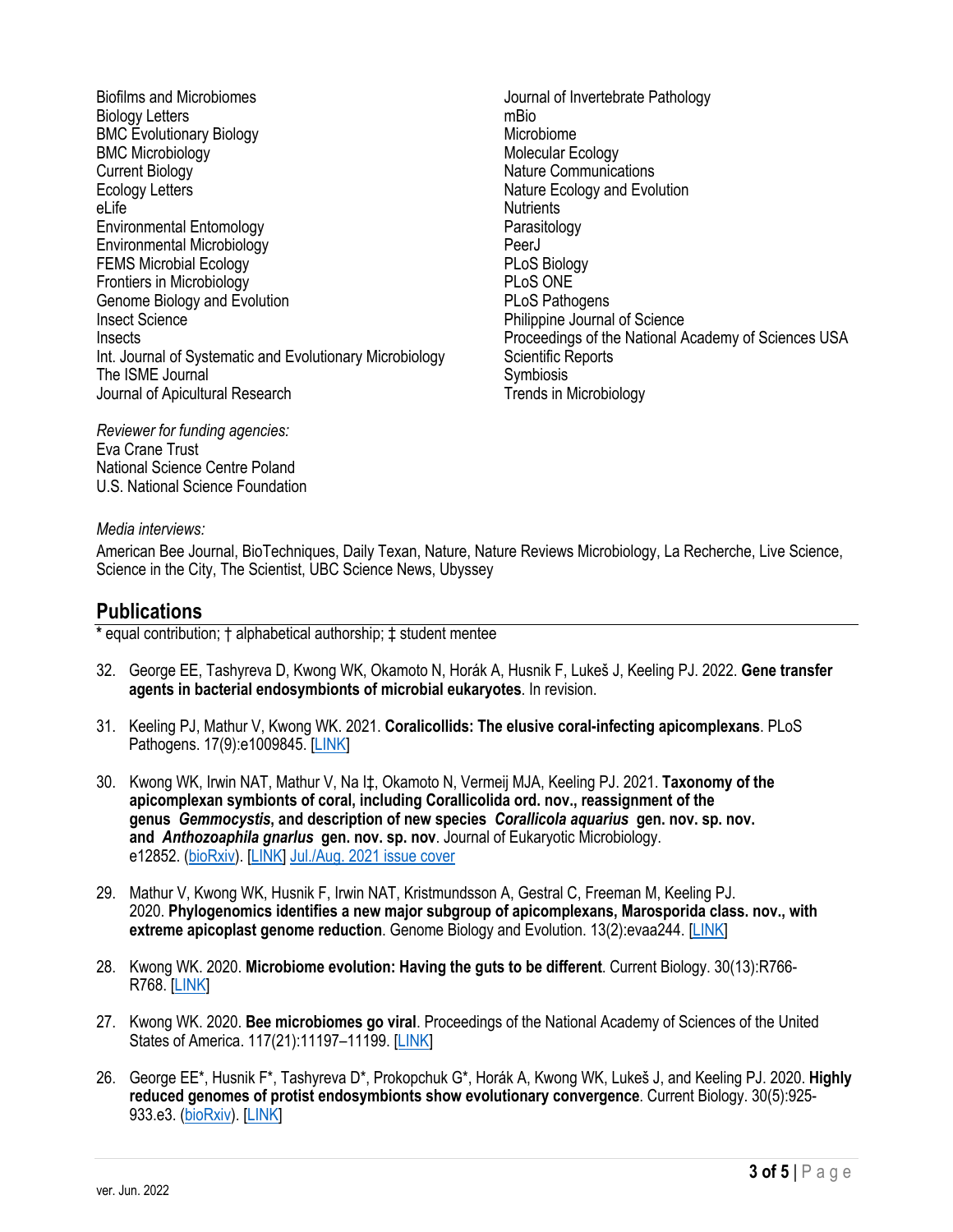- 25. Zheng H\*, Perreau J\*, Powell JE, Zhang W, Du Y, Kwong WK, Tringe SG, and Moran NA. 2019. **Division of labor in honey bee gut microbiota for plant polysaccharide digestion**. Proceedings of the National Academy of Sciences of the United States of America. 116(51):25909–25916. [LINK]
- 24. Kwong WK, del Campo J, Mathur V, Vermeij MJA, and Keeling PJ. 2019. **A widespread coral-infecting apicomplexan with chlorophyll biosynthesis genes**. Nature. 568(7750):103–107. (bioRxiv). [LINK] F1000 Recommended, Nature News & Views Commentary
- 23. Romero S\*, Nastasa A\*, Chapman A, Kwong WK, and Foster L. 2019. **The honey bee gut microbiota: Strategies for study and characterization**. Insect Molecular Biology. 28(4):455–472. [LINK]
- 22. Mazel F, Davis KM, Loudon A, Kwong WK, Groussin M, and Parfrey LW. 2018. **Is host filtering the main driver of phylosymbiosis across the tree of life?** mSystems. 3:e00097-18. [LINK]
- 21. Bean BDM, Dziurdzik SK, Kolehmainen KL, Fowler CMS, Kwong WK, Grad LI, Davey M, Schluter C, and Conibear E. 2018. **Competitive organelle-specific adaptors recruit Vps13 to membrane contact sites**. Journal of Cell Biology. 217(10):3593–3607. [LINK] JCB Spotlight
- 20. Kwong WK, Steele MI, and Moran NA. 2018. **Genome sequences of** *Apibacter* **spp., gut symbionts of Asian honey bees**. Genome Biology and Evolution. 10(4):1174–1179. [LINK]
- 19. Mockler BK‡, Kwong WK, Moran NA, and Koch H. 2018. **Microbiome structure influences infection by the parasite** *Crithidia bombi* **in bumble bees**. Applied and Environmental Microbiology. 84(7):e02335-17. [LINK]
- 18. Steele MI, Kwong WK, Whiteley M, and Moran NA. 2017. **Diversification of Type VI Secretion System toxins reveals ancient antagonism among bee gut microbes**. mBio. 8(6):e01630-17. [LINK]
- 17. Kwong WK, Zheng H, and Moran NA. 2017. **Convergent evolution of a modified, acetate-driven TCA cycle in bacteria. Nature Microbiology**. 2:17067. [LINK] Behind the Paper
- 16. Kwong WK, Medina LA‡, Koch H, Sing KW, Soh EJY, Ascher JS, Jaffé R, and Moran NA. 2017. **Dynamic microbiome evolution in social bees**. Science Advances. 3(3):e1600515. [LINK] News coverage by The Scientist, BioTechniques, the Daily Texan, Phys.org, BioscienceTechnology, and Sci-News.com
- 15. Kwong WK\*, Mancenido AL\*‡, and Moran NA. 2017. **Immune system stimulation by the native gut microbiota of honey bees**. Royal Society Open Science. 4(2):170003. [LINK] Nature Research Highlight, featured by La Recherche
- 14. Powell JE\*, Leonard SP\*, Kwong WK\*, Engel P, and Moran NA. 2016. **Genome-wide screen identifies host colonization determinants in a bacterial gut symbiont**. Proceedings of the National Academy of Sciences of the United States of America. 113(48):13887–13892. [LINK]
- 13. Zheng H, Nishida A, Kwong WK, Koch H, Engel P, Steele MI, and Moran NA. 2016. **Metabolism of toxic sugars by strains of the bee gut symbiont** *Gilliamella apicola*. mBio. 7(6):e01326-16. [LINK]
- 12. Kwong WK and Moran NA. 2016. **Gut microbial communities of social bees**. Nature Reviews Microbiology. 14(6):374–384. [LINK] Jun. 2016 issue cover, featured by Bee Culture Magazine
- 11. Engel P, Kwong WK, McFrederick Q, Anderson KE, Barribeau SM, Chandler JA, Cornman RS, Dainat J, de Miranda JR, Doublet V, Emery O, Evans JD, Farinelli L, Flenniken ML, Granberg F, Grasis JA, Gauthier L, Hayer J, Koch H, Kocher S, Martinson VG, Moran N, Munoz-Torres M, Newton I, Paxton RJ, Powell E, Sadd BM, Schmid-Hempel P, Schmid-Hempel R, Song SJ, Schwarz RS, vanEngelsdorp D, and Dainat B. 2016. **The bee microbiome: Impact on bee health and model for evolution and ecology of host-microbe interactions**. mBio. 7(2):e02164-15. [LINK]
- 10. Kwong WK and Moran NA. 2016. *Apibacter adventoris* **gen. nov., sp. nov., a member of the phylum Bacteroidetes isolated from honey bees**. International Journal of Systematic and Evolutionary Microbiology. 66:1323–1329. [LINK]